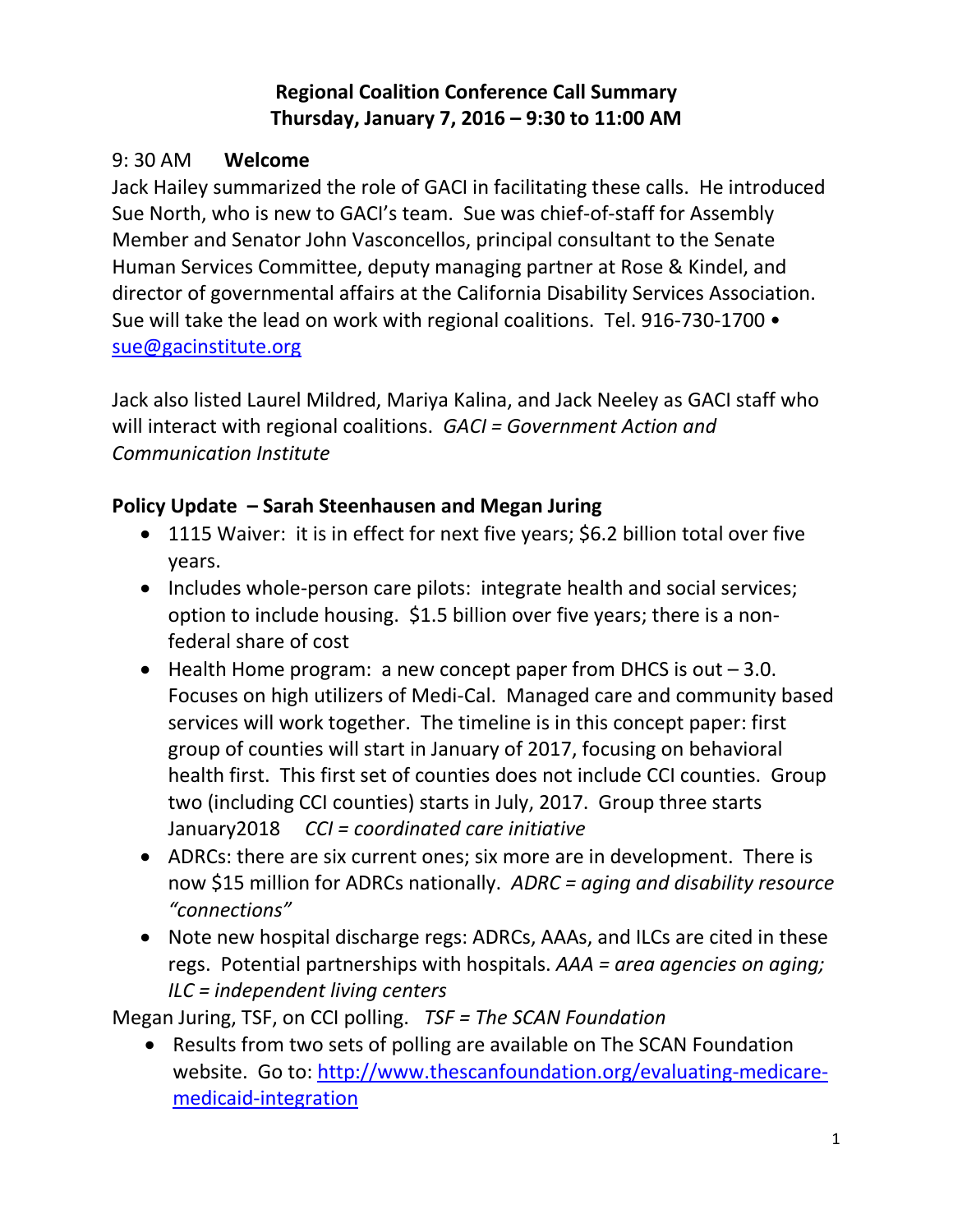#### 10:00 AM **2016-17 Grant Cycle Housekeeping – Kali Peterson**

- Conference calls/webinars:
	- o First Thursday of the month except months when we have a Regional Meeting (Feb and Jun) and a Conference (Sept). Starting in March, they will be in a webinar format with call-in details to come. The webinars will start at 9:30 and last one hour. An Outlook invitation will be sent to each Regional Coalition Lead. See end of this agenda for detailed schedule.
- Agendas for these monthly discussions go out two days before the calls. Please share them among any coalition members you would like to participate.
- This year, we are trying something new: regional meetings for the coalitions.
	- o 2016 #1: Feb. 3 (NorCal Oakland at California Endowment) and Feb. 24 (SoCal – Long Beach – Airport Marriott)
	- $\circ$  2016 #2: June 24 (NorCal Chico) and June 30 (SoCal San Diego)
	- o Registration will open soon. Notification of the registration will go to team leaders who will select delegations to attend. Please note: we expect two people from each coalition in each of these regional meetings. One should be the team leader and the other should be knowledgeable and experienced in the coalition's history, activities, and processes.
	- o 13 regional coalitions are designated as part of northern California and eight are designated as part of southern California.
- Annual Conference of the regional coalitions plus members of the California Collaborative for Long Term Services and Supports:
	- $\circ$  September 14 in Sacramento. Note: on September 13<sup>th</sup>, The SCAN Foundation will hold their Annual LTSS Summit.
	- $\circ$  Registration Process will be established in the summer.
- Committees: Each of the 21 regional coalitions is assigned to one of three workgroups:
	- o "Ad Hoc Committee" will be planning the monthly webinar discussions: March, July, September, December. Day/Time will be scheduled with members. An Outlook invitation will be sent to the representative.
	- o Regional meeting Planning:
		- **Meeting #1: January 8<sup>th</sup> (10:30-11:30 AM)**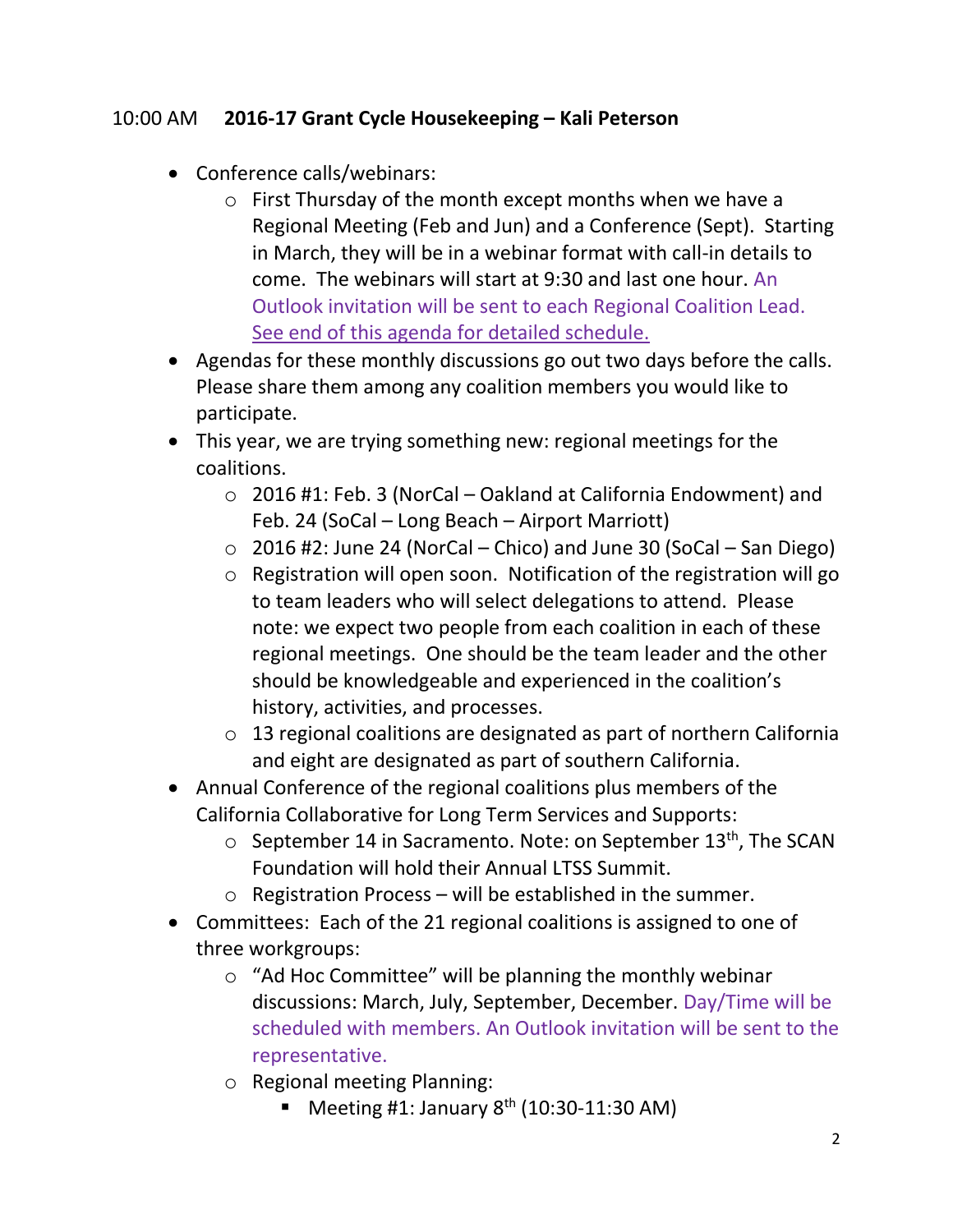- Meeting #2: March, April, May. Day/Time will be scheduled with members. An Outlook invitation will be sent to the representative.
- o Conference Planning the fall conference is set for Sept. 14, (the day following the annual LTSS Summit):
	- May, June, July, and August. Day/Time will be scheduled with members. An Outlook invitation will be sent to the representative.
- Contact list:
	- o In process; TSF Intern, Craig Terasawa, aiming to update by the end of January
- Profile document:
	- o In process; TSF Intern, Craig Terasawa, aiming to update by the end of January – goal is to have this available at the regional meetings in February
- The Google Group listserve: [ca-regional-coalitions@googlegroups.com](mailto:ca-regional-coalitions@googlegroups.com)
	- o We hope that all members will use the Google Group listserve to share information about your work, to ask questions, to search for others' templates and approaches, to announce conferences, etc.
- TSF Grant Management: Contracts being finalized; orientation calls are being scheduled. Each coalition's leader/coordinator will have a session with Kali Peterson to go over issues.
	- o Part A Only and Part A+B grantee reporting schedules. Reporting requirements at TSF have changed: questions are streamlined; and, Part A Only grantees will have fewer reports
	- o Kali reports to the TSF board on each regional coalition.
- This year: 21 coalitions covering 45 counties!
- Reminder to 2014-15 grantees as they close out 2015:
	- o Reports are due this month; let Kali know if you have any questions

### 10:15 AM **Brief Introductions by Coalition:**

Each provided its coalition name, the area covered, and the coalition's primary focus or one thing on its 2016 agenda

- Aging and Disability Coalition of Lake and Mendocino Counties
	- $\circ$  Headquartered in the ILC concentration this year on coalition building
- Aging Services Collaborative: Santa Clara County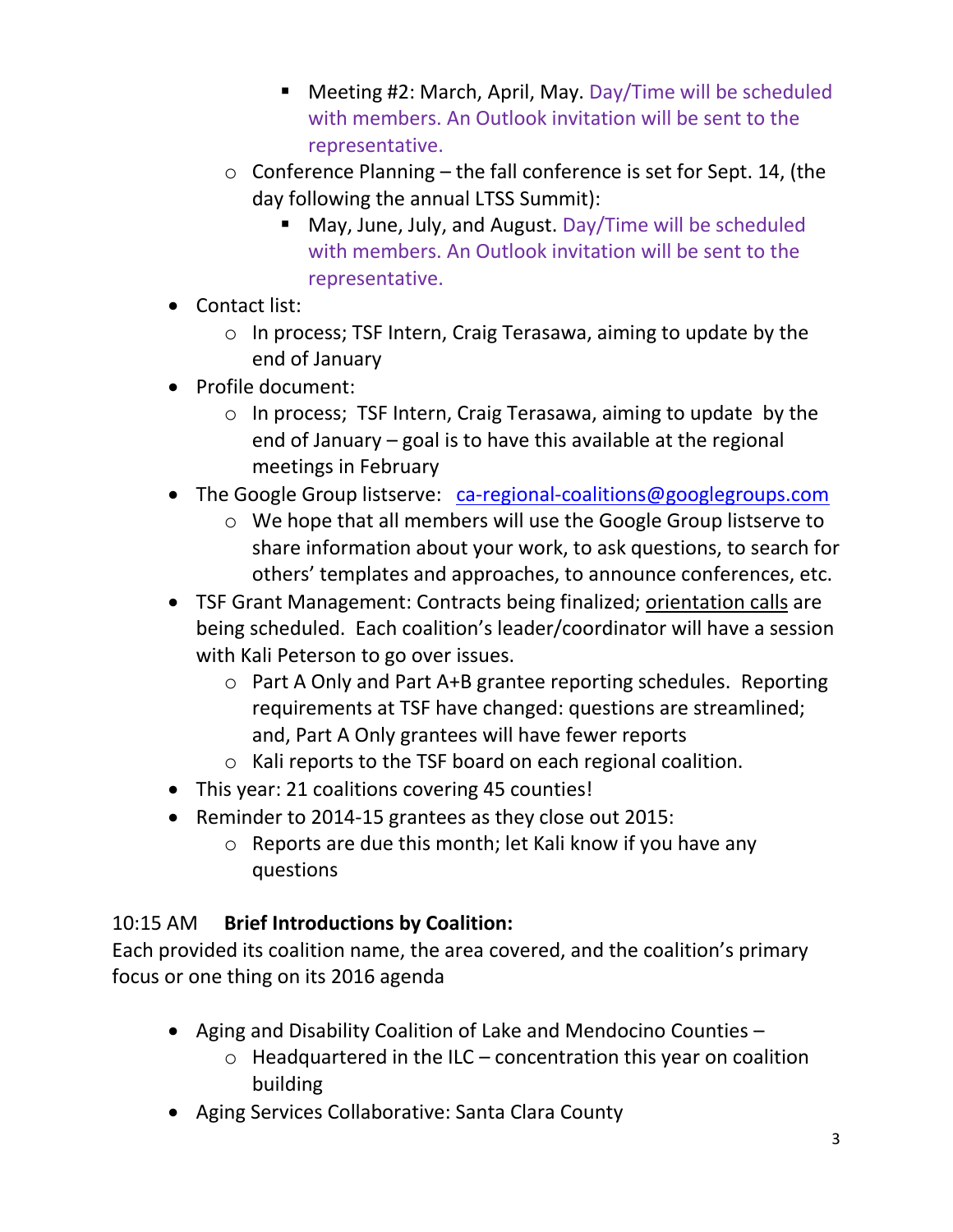- o New for us is a partnership with Silicon Valley Partnership of Non-Profits
- Bay Area Senior Health Policy Coalition
	- o This is a coalition of coalitions: led by two bay area PACE programs – the coalition covers six counties. Every two years, there's a Bay Area Senior Health Policy Forum. More than 200 attended the last one. For details, check out [www.shpf.elders.org](http://www.shpf.elders.org/)
- Central Coast LTSS Coalition
	- o One new focus: partnering with Santa Barbara to build integrated care in Santa Barbara County
- Central Valley LTSS Coalition
	- o Vision: escalate the idea of LTSS and a long-term plan; they will host fireside chats to go over this "product"
- Community Living Council: Nevada County and beyond
	- $\circ$  Working through the ADRC with AAA and ILC as principal partners
- Contra Costa County Advisory Council on Aging
	- o Working more this year with Meals on Wheels; the grant is now a Part A and Part B: one focus and goal is to educate seniors to be their own advocates.
- Diversability Advocacy Network 10 counties
	- $\circ$  This next two years: a real effort of outreach to the other nine counties in the catchment area. Also exploring creation of an ADRC in five northern counties.
- Independent Living Coalition of Kern County
	- o Focus this year on LTSS in Kern County
- Inland Empire LTSS Coalition
	- o Expanding from an ADRC: ADRC work will continue. There's outreach now to San Bernardino County; a focus on outreach to new members; also, the goal of improving service coordination; also, strategizing on advocacy for transitional support – also working with Loma Linda University health leadership.
- Los Angeles Aging Advocacy Coalition
	- $\circ$  Annual summit on aging ( $7<sup>th</sup>$  one is coming up in May); emphasis this year on expansion – especially in foothill communities and San Gabriel Valley
- Monterey Bay Aging and Disability Resource Coalition
	- o Two AAAs and an ILC. Working on becoming a full ADRC; and new focus on policy and advocacy.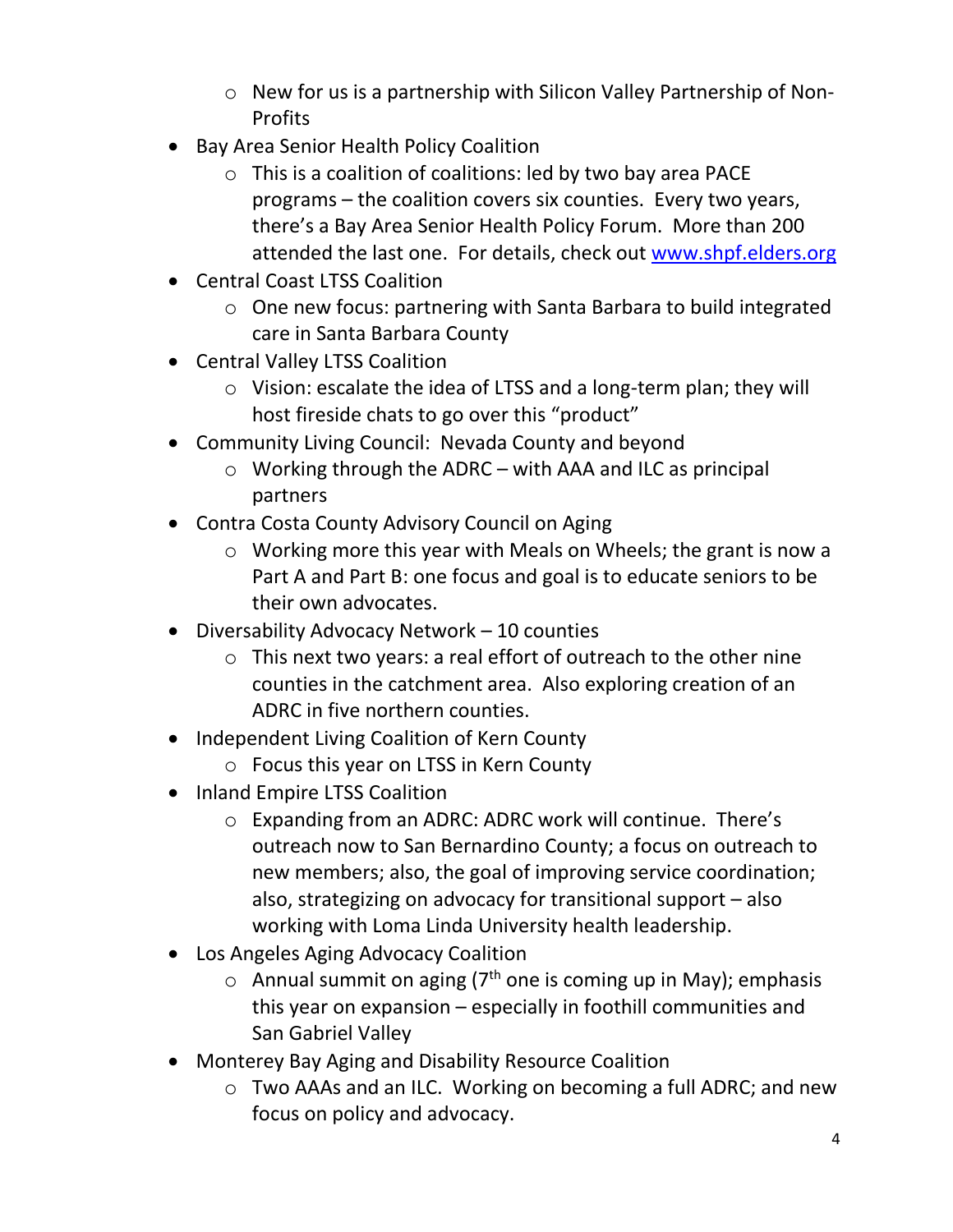- New Beginning Coalition San Mateo County
	- o Surveying providers this year as well as clients. Data aren't all analyzed but housing, transportation, and access to services are high on people's list.
- Orange County Aging Services Collaborative
	- o Robust committee structure. This year, updating a report on conditions of older people in O.C.; April 1 is the leadership forum on aging; starting work on a plan for aging in Orange County
- Placer County Aging and Resource Disability Coalition
	- o Goal is an ADRC. Looking at joining with Nevada and other counties for one larger regional coalition
	- o Working with AAA (Pam Miller) and the local ILC.
- San Diego LTC Integration Project
	- o Looking at brokering home and community based services; also providing T.A. to all regional coalitions working on establishing or expanding their ADRC
- San Francisco LTC Coordinating Council
	- o Focus this year is on the city/county's integration plan
- **•** Senior Coalition of Stanislaus County
	- o Focus on expanding 1115 Waiver activities in the county
- Senior Services Coalition of Alameda County
	- $\circ$  Focus on state level policy advocacy will be hiring a state policy coordinator – watch for it on Google Group listserve
- Ventura County Hospital to Home Alliance
	- o The coalition has shifted from "evidence-based" alliance to the hospital to home alliance. Focus is improving patient care and integrating LTSS into hospital and home continuum.
- Yolo Health Aging Alliance
	- o Focus on implementing county plan: housing, transportation, mental health, and connection to services
	- o Emerging ADRC work; they will have a candidates forum

Kali Peterson: San Diego coalition will be available to assist emerging and expanding ADRCs. If you have an interest in this area, please reach out to Kali and she will connect you to San Diego leadership.

Kali Peterson: notes some similar priorities among coalitions: e.g., outreach to tribes; working with geographically overlapping coalitions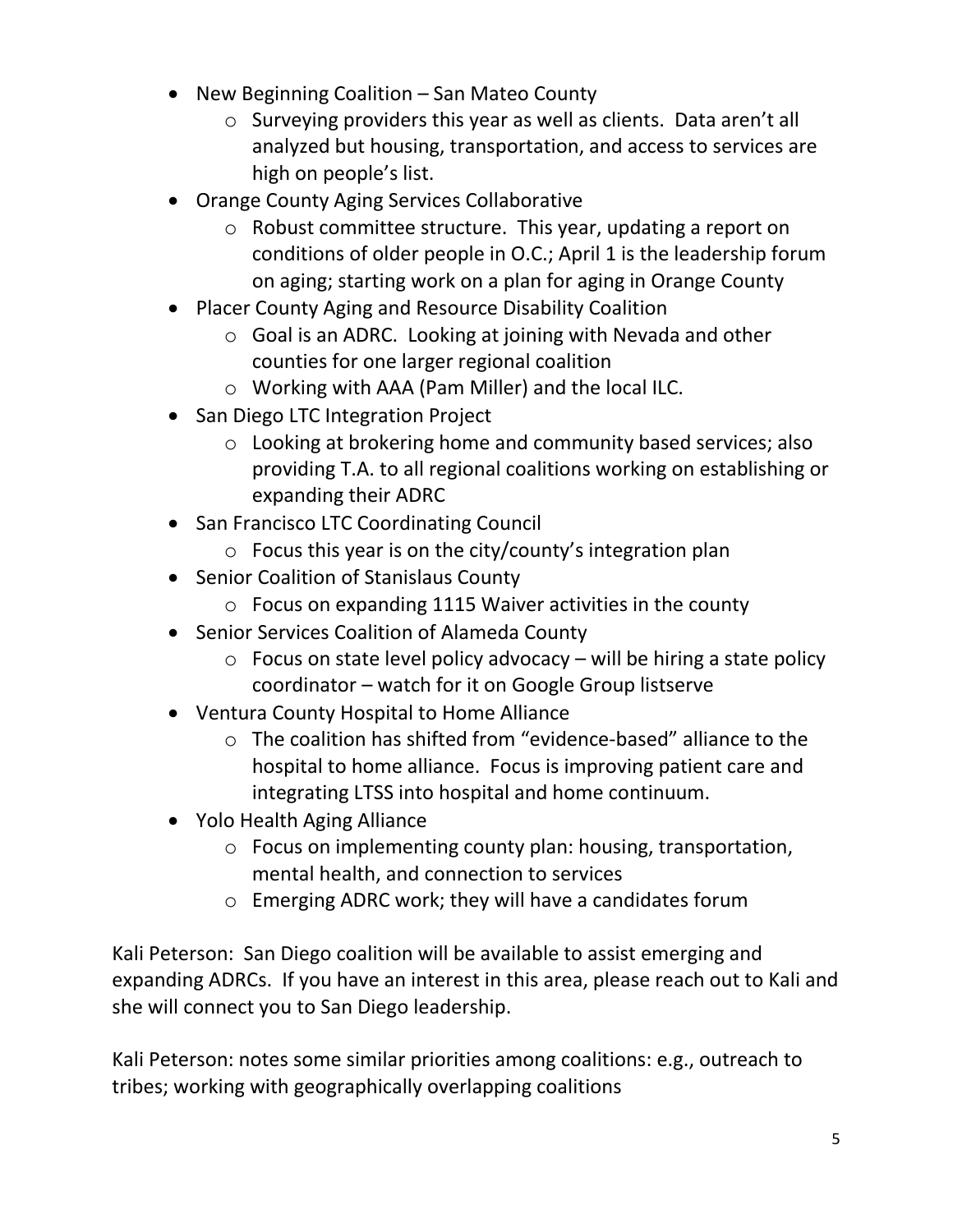# 10:45 AM **Other Issues and Opportunities – Jack Hailey Accountable Health Communities Model**

CMS will award a total of 44 cooperative agreements ranging from \$1 million (per Track 1 site) to \$4.5 million (per Track 3 site) to successful applicants to implement the Accountable Health Communities model. Applicants will partner with state Medicaid agencies, clinical delivery sites, and community service providers and are responsible for coordinating community efforts to improve linkage between clinical care and community services.

For information, go to: <https://innovation.cms.gov/initiatives/ahcm/> Letter of Intent due Feb. 8

Kali Peterson: we can have a small group discussion about this set of grants. TSF wants to be helpful. Review the information and let Jack or Kali know if you are interested. Co Co Co is registered for the webinar. Note: as of 1/11, five coalitions have notified Kali and Jack of their interest: Contra Costa, Santa Clara, S.F., Ventura, and San Diego.

### **California Collaborative Update**

- Informal review of state budget, Friday, Jan 8, 9 a.m. Any and all are invited to call in as state organizations offer initial reflections on the proposed 2016-17 budget. (Note: thank you to those who were able to join us: representatives from Orange County, L.A., and Santa Clara's coalitions.)
- Friday, Jan. 15, is a continuation of the budget discussion. Any and all are welcome to call in to listen: **866-215-3402 PIN: 896-217-9013**
- For more information about the California Collaborative, visit [www.ccltss.org.](http://www.ccltss.org/) Regional coalition participants are welcome to join discussions on topics of interest. Jack sends those agendas to team leaders.
- Regional coalitions members who have questions about state Capitol and state agency issues, can contact Jack and others on the GACI team. In addition, most coalitions have a volunteer liaison from the Collaborative available to them. Those will be listed on the update regional coalition contact list which will go out by the end of January.

#### 11:00 AM **Adjourn**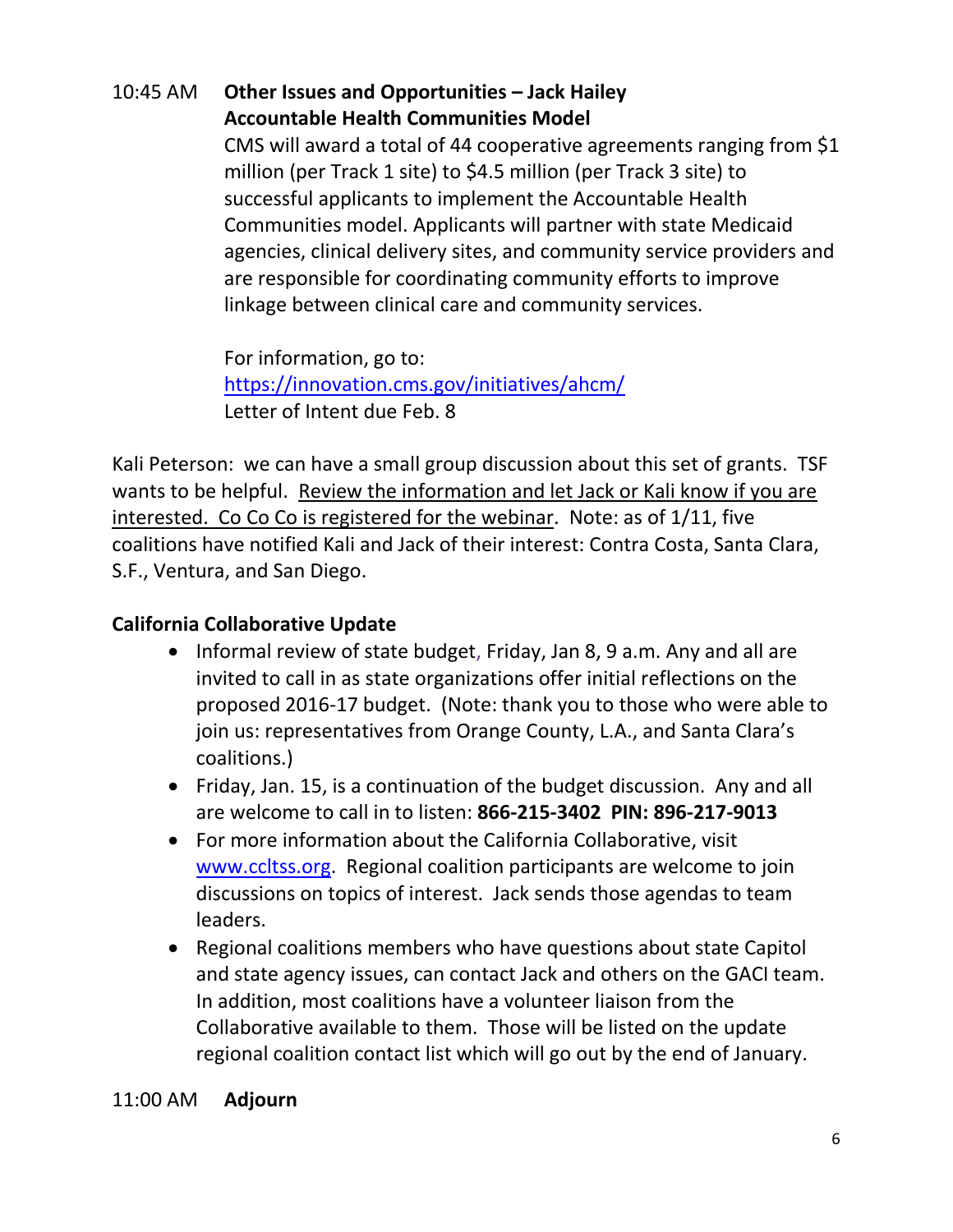### Notes:

The next calls, first Thursdays of the month, from 9:30 to 10:30:

- *March 3, 9:30 a.m.*
- *April 7, 9:30 a.m.*
- *May 5, 9:30 a.m.*
- *July7, 9:30 a.m.*
- *August 4, 9:30 a.m.*
- *October 6, 9:30 a.m.*
- *November 3, 9:30 a.m.*
- *December 1, 9:30 a.m.*

Agendas go out two days before each call.

Regional coalitions are welcome to include additional members on the calls, whenever topics are of interest.

These calls will be in webinar format – information on WebEx sign in will be forthcoming.

Participants (Please let Jack Hailey know if names of participants are missing or if names are misspelled)

- Alameda County: Wendy Peterson, Karen Grimsich, Tracy Murray, Patricia Osage, Ron Halog, Reba Landry, Flora Maiki
- Orange County: Christine Chow and Alejandra Rodriquez
- San Francisco: Melissa McGee, Cindy Kauffman, and Anne Quaintance
- San Diego: Jenel Lim
- Bay Area Senior Health Policy Coalition: Katherine Kelly and Cassandra Chan
- Inland Empire LTSS Coalition: Renee Dar-Khan, Paul Van Doren, Terry Lee, and Marsha Durbin
- Los Angeles: Brandi Orton and Anwar Zoueihid
- Santa Clara: Cara Sansonia, Mary Gloner, and Marilou Cristina
- Yolo County: Sheila Allen, Fran Smith, Pam Miller, and Valerie Olson
- Diversability Advocacy Network: Forest Harlan and Sarah May
- Central Valley: Donald Fischer, Sherry McMurray, Camille Valentine, Terri **Deits**
- Stanislaus: Dianna Olsen, Maria Profeta, Erlinda Bourcier